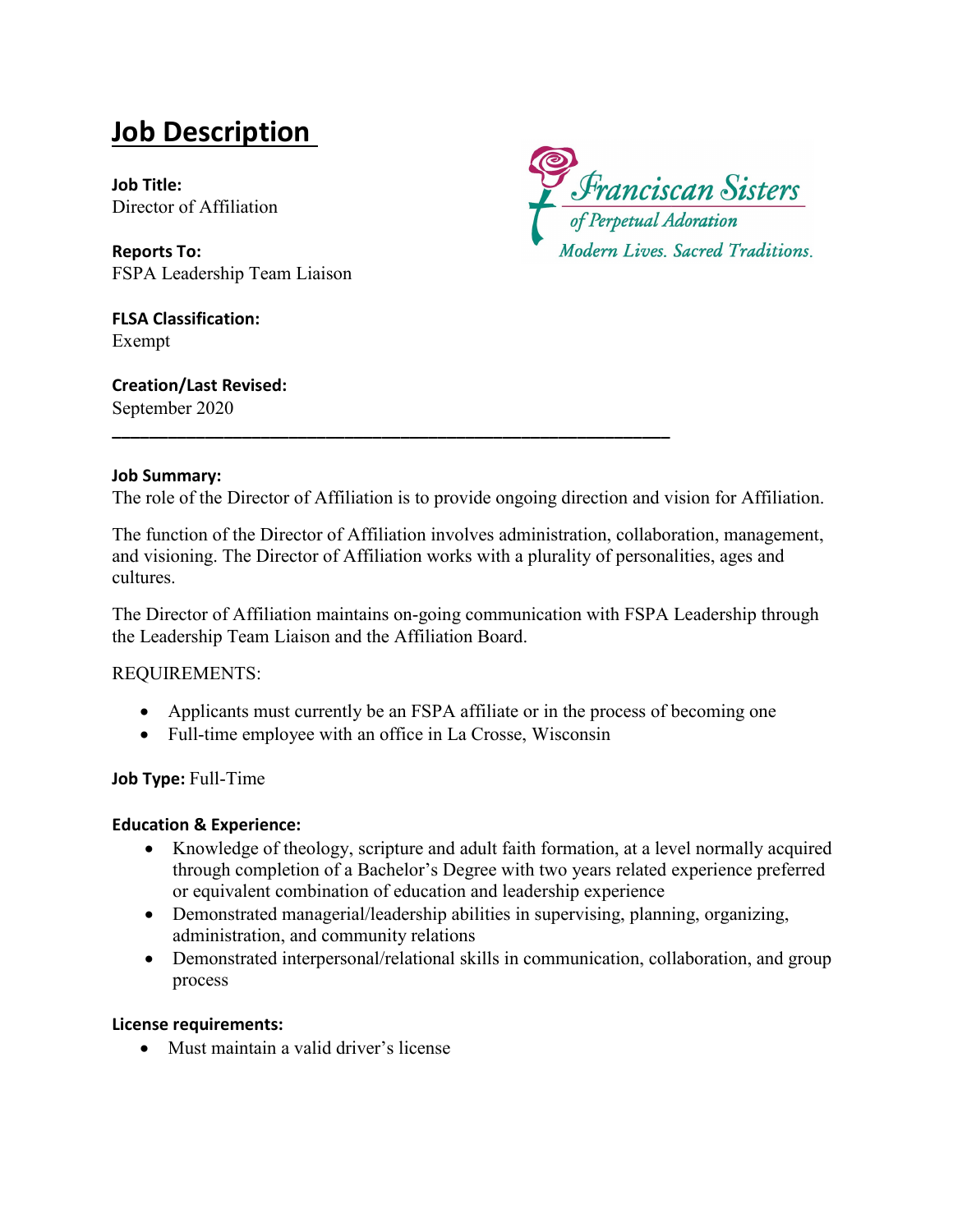## **Essential Duties:**

- Advocates for the FSPA Mission in relationship to Affiliation
- Coordinates initial and on-going formation for those answering the call to Affiliation. This ministry involves relating with Regional Coordinators, companions and Companion Communities
- Provides leadership formation of Regional Coordinators and Affiliation Board
- Builds relationships with Affiliates and Sisters through programming and other forms of communication
- Facilitates resource groups to create enriching educational faith programs, retreats, prayer services, Live-ins, community building and ministry opportunities
- Serves as chief communicator for Affiliation
- Oversees the Affiliation Office in all facets of its ministry
- Inspires Affiliates at every level with a commitment to the FSPA/Affiliation mission
- Supervises department staff. Conducts regularly scheduled performance appraisals. Provides direction to staff as needed.
- Develops and updates Affiliation manuals, procedures and records
- Prepares annual budget and is knowledgeable about the Affiliation Support Fund
- Serves as ex-officio member of the Affiliation Board
- Collaborates and builds relationships with internal and external Franciscan entities.
- Participates in national and regional Affiliate (Associate) organizations and conferences.

## **Perform other duties as assigned.**

# **Knowledge, Skills, and Abilities:**

To perform this ministry successfully, an individual must be able to perform each essential duty satisfactorily. Requirements listed below are representative of the knowledge, skill and/or ability required. Reasonable accommodations may be made to enable individuals with disabilities to perform the essential functions. This position requires an ability to:

- Articulate and support FSPA mission, Catholic belief, Franciscan values, and contemporary cultural issues as related to Church and ministry.
- Understand the relationship between Affiliation and FSPA and boundaries of FSPA governance and finances
- Exhibit a track record of visionary leadership
- Exhibit strong skills in collaboration and facilitation
- Communicate effectively in large and small groups
- Maintain confidentiality of sensitive issues
- Effectively use word processing, database entry and other components of Microsoft Office, and be willing to learn other required programs
- Possess a valid driver's license
- Travel and work evening hours and weekends as necessary

# **Physical Requirements:**

The physical demands described here are representative of those that must be met by an employee to perform the essential functions of this job successfully. Reasonable